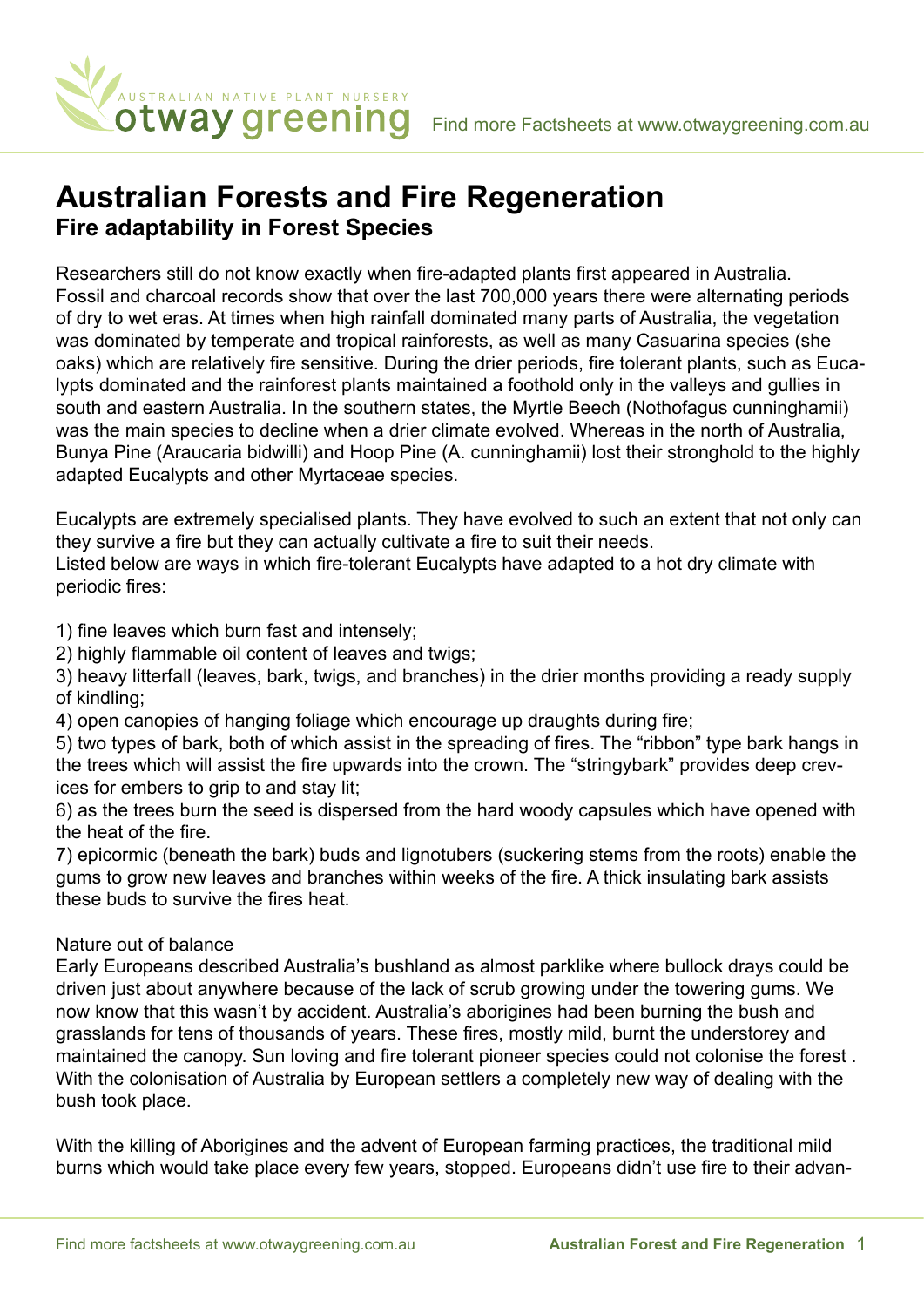tage like the Aborigines did. So fire became less frequent and as the forest floor accumulated more and more litter the fires that did start were very intense. These wildfires changed the types of vegetation in these forests. With the canopy now open, sun loving and fire tolerant understorey species moved in. And thus what we see today is very different from the bush of 200 years ago.

Some of the genera included in this list are:

- 1) Leptospermum (teatree)
- 2) Cassinia (dogwood)
- 3) Pteridium (brackenfern)
- 4) Acacia (wattles)
- 5) Epacris (heath)
- 6) Xanthorrhoea (grasstree)

## What happens in the bush after an intense fire

A whole series of related evolutionary activities start to work overtime once a bushfire has gone through a sclerophyll forest (a forest dominated by fire tolerant eucalypts). The forest floor is now layered with a fine bed of nutrient rich ash, which also has a structure to make the perfect seed bed. The overstorey of eucalypts has dispersed its seed when the heat from the fire opened the seed capsules. Other genera of plants have also evolved with fire and have specialised ways of regenerating themselves or their offspring. Members of the myrtaceae family (of which eucalyptus is the main genus) also have woody seed capsules which mostly retain the seed for many years. Some of these are:

- 1) Leptospermum (teatree)
- 2) Kunzea
- 5) Calytrix (fringe myrtle)
- 2) Callistemon (bottlebrush)
- 4)Melaleuca (honey-myrtle, paperbark)
- 6) Baeckea

However, out of all the fire loving plants the Acacia (wattle) genus seems to have benefited mostly by the spread of uncontrolled fire. The wattles annually drop their seed (which has an extremely hard seed coat, is water resistant and long living) which accumulates in the leaf litter over many years. The seed coat cracks open after the fire has gone through. As the autumn rains add moisture to the ash seed bed, literally thousands of wattle seeds germinate every square metre. And as the seasons come and go the fastest growing of these seedlings out compete their smaller counterparts and develop into an impenetrable mass of saplings all stretching to the sun.

While the wattles (and other members of the Leguminous families ie., Pultanaea, Dillwynia, Daviesia- all "egg and bacon" plants and Indigofera, etc.) are growing, many other flowering species are also using the sunshine to reproduce themselves. These species grow in abundance and because of their lovely flowers attract many a bushwalker with camera in hand. Some of these plant species include: Epacris (common heath), Kennedia (running postman), Helichrysum (everlasting daisy), various orchids, Brunonia (blue pincushion), Astroloma (cranberry heath).

Some of the gums (especially older, unhealthy specimens) die in fires. These individuals though, are still very important in the forest ecosystem. The younger trees coming up underneath the old "stags" are a ready food source for many faunal species (insect, bird and mammal) but it's these hollowed out trees that provide safe nesting sites where the animals can live. One such example is the endangered Leadbeater's Possum which only lives in the hollows of Mountain Ash (Eucalyptus regnans) trees and one of its main food sources is young Mountain Ash seedlings. Obviously this, and other possums are highly dependant upon fire for their survival.Once the Eucalyptus canopy